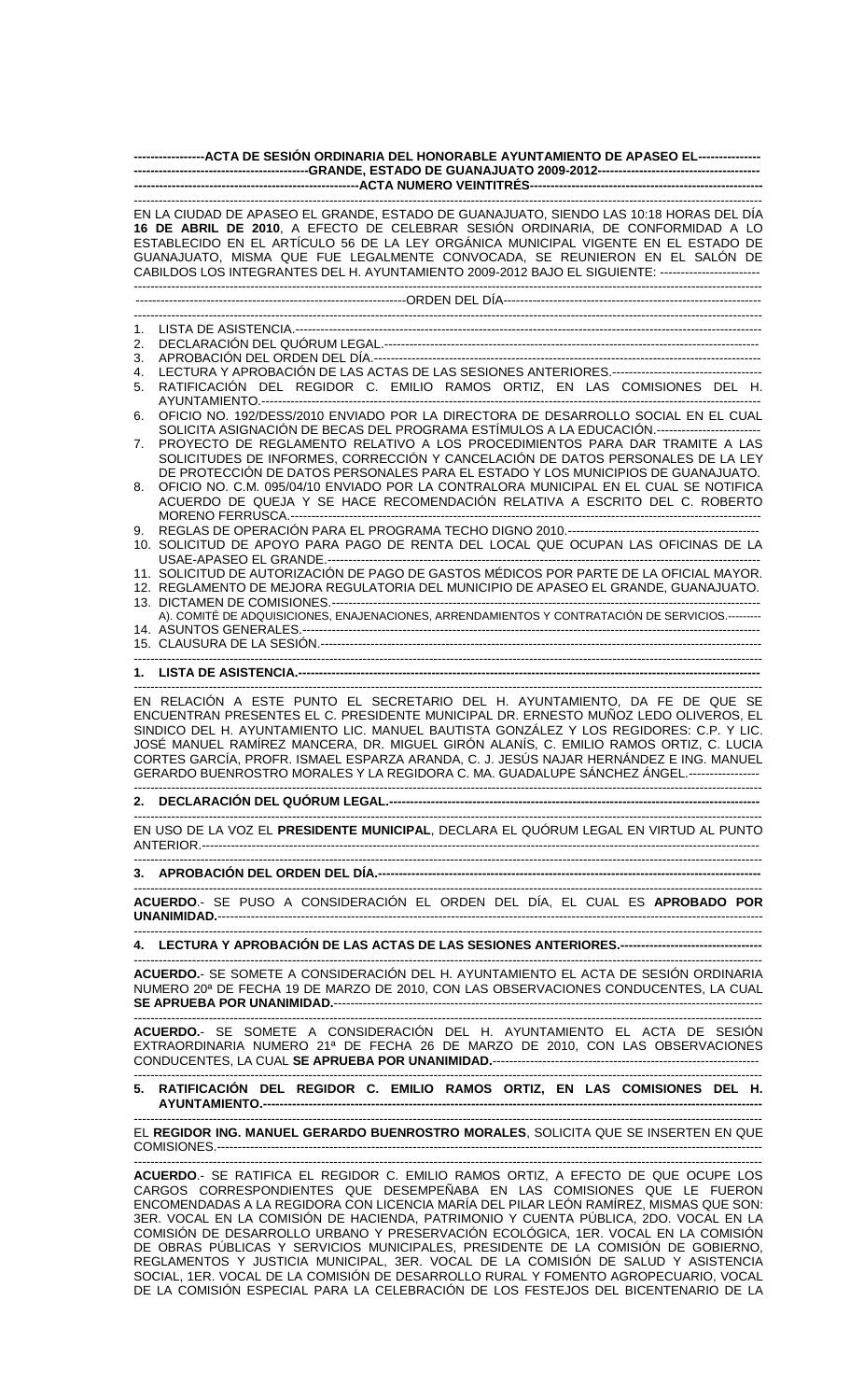INDEPENDENCIA Y CENTENARIO DE LA REVOLUCIÓN Y 3ER. VOCAL DEL COMITÉ DE ADQUISICIONES, ENAJENACIONES, ARRENDAMIENTOS Y CONTRATACIÓN DE SERVICIOS, LO ANTERIOR CON EFECTO RETROACTIVO AL 16 DE OCTUBRE DE 2009. **SE APRUEBA POR UNANIMIDAD.**------------------------------------

------------------------------------------------------------------------------------------------------------------------------------------------------- **6. OFICIO NO. 192/DESS/2010 ENVIADO POR LA DIRECTORA DE DESARROLLO SOCIAL EN EL CUAL SOLICITA ASIGNACIÓN DE BECAS DEL PROGRAMA ESTÍMULOS A LA EDUCACIÓN.-----------------------**

------------------------------------------------------------------------------------------------------------------------------------------------------- EL **REGIDOR PROFR. ISMAEL ESPARZA ARANDA**, PROPONE SE LES REPARTAN COMO SIGUE: UNA A LA ESCUELA "LÁZARO CÁRDENAS", UNA A LA ESCUELA PRIMARIA DE TENANGO EL NUEVO Y 1 LÁZARO, 1 TENANGO Y 3 A SAN JOSÉ AGUA AZUL.-----------------------------------------------------------------------------

------------------------------------------------------------------------------------------------------------------------------------------------------- EL **PRESIDENTE MUNICIPAL DR. ERNESTO MUÑOZ LEDO OLIVEROS,** PROPONE QUE LAS CINCO SE OTORGUEN A LA COMUNIDAD DE SAN JOSÉ AGUA AZUL, TODA VEZ QUE NO CUENTAN CON NINGUNA BECA HASTA EL MOMENTO.--------------------------------------------------------------------------------------------------------------

------------------------------------------------------------------------------------------------------------------------------------------------------- EL **REGIDOR C.P. Y LIC. JOSÉ MANUEL RAMÍREZ MANCERA**, SUGIERE POR EL MOMENTO SE OTORGUEN A SAN JOSÉ AGUA AZUL, Y EN LAS QUE SE AUTORIZARON EN LA SESIÓN ANTERIOR SE LES OTORGUE A LAS ESCUELAS BIFOCALIZADAS.-----------------------------------------------------------------------------

------------------------------------------------------------------------------------------------------------------------------------------------------- **ACUERDO**.- SE APRUEBA QUE LAS 5 BECAS DEL PROGRAMA ESTÍMULOS A LA EDUCACIÓN QUE SE DIERON DE BAJA EN LA ESCUELA PRIMARIA "CONSTITUCIÓN DE 1857" DE LA COMUNIDAD DE LA PURÍSIMA, ESTAS SE ASIGNEN A LA ESCUELA PRIMARIA "CUAUHTÉMOC" DE LA COMUNIDAD DE SAN JOSÉ AGUA AZUL. **SE APRUEBA POR UNANIMIDAD.**--

------------------------------------------------------------------------------------------------------------------------------------------------------- **7. PROYECTO DE REGLAMENTO RELATIVO A LOS PROCEDIMIENTOS PARA DAR TRAMITE A LAS SOLICITUDES DE INFORMES, CORRECCIÓN Y CANCELACIÓN DE DATOS PERSONALES DE LA LEY DE PROTECCIÓN DE DATOS PERSONALES PARA EL ESTADO Y LOS MUNICIPIOS DE GUANAJUATO.---------------------------------------------------------------------------------------------------------------------------**

------------------------------------------------------------------------------------------------------------------------------------------------------- EL **REGIDOR ING. MANUEL GERARDO BUENROSTRO MORALES**, CUESTIONA ¿COMO PUEDEN VER EN EL AYUNTAMIENTO ESTE REGLAMENTO SI ES PARA EL ESTADO?.------------------------------------------------------

------------------------------------------------------------------------------------------------------------------------------------------------------- **ACUERDO**.- SE APRUEBA SE INFORME A LA ENCARGADA DE LA UNIDAD DE ACCESO A LA INFORMACIÓN PRESENTE EL PROYECTO DE REGLAMENTO RELATIVO A LOS PROCEDIMIENTOS PARA DAR TRAMITE A LAS SOLICITUDES DE INFORMES, CORRECCIÓN Y CANCELACIÓN DE DATOS PERSONALES DE LA LEY DE PROTECCIÓN DE DATOS PERSONALES, PARA APLICAR EN EL MUNICIPIO DE APASEO EL GRANDE EN BASE AL REGLAMENTO DEL ESTADO. **SE APRUEBA POR UNANIMIDAD.**----

------------------------------------------------------------------------------------------------------------------------------------------------------- **8. OFICIO NO. C.M. 095/04/10 ENVIADO POR LA CONTRALORA MUNICIPAL EN EL CUAL SE NOTIFICA ACUERDO DE QUEJA Y SE HACE RECOMENDACIÓN RELATIVA A ESCRITO DEL C. ROBERTO MORENO FERRUSCA.-**

------------------------------------------------------------------------------------------------------------------------------------------------------- **ACUERDO**.- EN RELACIÓN AL OFICIO NO. C.M. 905/04/10 ENVIADO POR LA CONTRALORA MUNICIPAL EN EL CUAL SE NOTIFICA ACUERDO DE QUEJA Y SE HACE RECOMENDACIÓN RELATIVA A ESCRITO DEL C. ROBERTO MORENO FERRUSCA, ESTE H. AYUNTAMIENTO 2009-2012 SE DA POR ENTERADO Y SE APRUEBA QUE PASE A LA COMISION DE SEGURIDAD, TRANSITO, TRANSPORTE Y PROTECCION CIVIL PARA QUE PARA QUE CONFORME LA COMISIÓN DE HONOR Y JUSTICIA. **SE APRUEBA POR UNANIMIDAD.**-----------------------------------------------------------------------------------------------------------------------------------

-------------------------------------------------------------------------------------------------------------------------------------------------------

-------------------------------------------------------------------------------------------------------------------------------------------------------

**9. REGLAS DE OPERACIÓN PARA EL PROGRAMA TECHO DIGNO 2010.---------------------------------------------**

EL **REGIDOR ING. MANUEL GERARDO BUENROSTRO MORALES**, PREGUNTA ¿PORQUE NO VIENE EL DIRECTOR PARA SABER UN POCO MAS DE ESTE PROGRAMA?-----------------------------------------------------------

------------------------------------------------------------------------------------------------------------------------------------------------------- **ACUERDO.**- SE APRUEBA QUE LAS REGLAS DE OPERACIÓN PARA EL PROGRAMA "TECHO DIGNO 2010" PASE A LA COMISIÓN DE DESARROLLO RURAL Y FOMENTO AGROPECUARIO Y SE LE DA UN PLAZO DE 15 DÍAS PARA QUE EMITA SU DICTAMEN. **SE APRUEBA POR UNANIMIDAD.**----------------------------------------

## ------------------------------------------------------------------------------------------------------------------------------------------------------- **10. SOLICITUD DE APOYO PARA PAGO DE RENTA DEL LOCAL QUE OCUPAN LAS OFICINAS DE LA USAE-APASEO EL GRANDE.-------------**

------------------------------------------------------------------------------------------------------------------------------------------------------- EL **REGIDOR DR. MIGUEL GIRÓN ALANÍS**, COMENTA QUE SERIA BUENO DARLE UN LIMITE PARA QUE SE DEDIQUEN A BUSCAR LOCAL.------------------------------------------------------------------------------------------------------

------------------------------------------------------------------------------------------------------------------------------------------------------- EL **REGIDOR PROFR. ISMAEL ESPARZA ARANDA**, SUGIERE QUE POR LO PRONTO SE LE DE EL APOYO POR EL MES DE ABRIL.----------------------

------------------------------------------------------------------------------------------------------------------------------------------------------- **ACUERDO**.- EN RELACIÓN AL OFICIO NO. 025/2010 ENVIADO POR EL JEFE DE USAE – APASEO EL GRANDE EN EL CUAL SOLICITA SE LES APOYE CON LA RENTA DEL LOCAL QUE OCUPAN SUS OFICINAS, SE AUTORIZA EL PAGO DE LO SOLICITADO POR EL MES DE ABRIL DE 2010 POR LA CANTIDAD DE \$ 4,725.00 (CUATRO MIL SETECIENTOS VEINTICINCO PESOS 00/100M.N.) MAS IVA. **SE APRUEBA POR UNANIMIDAD**.------------------------------------------------------------------------------------------------------------

------------------------------------------------------------------------------------------------------------------------------------------------------- **11. SOLICITUD DE AUTORIZACIÓN DE PAGO DE GASTOS MÉDICOS POR PARTE DE LA OFICIAL MAYOR.-------------------------------------------------------------------------------------------------------------------------------------**

------------------------------------------------------------------------------------------------------------------------------------------------------- EL **REGIDOR ING. MANUEL GERARDO BUENROSTRO MORALES**, MANIFIESTA QUE ESTA DE ACUERDO EN APOYARLA, PERO VOLVEMOS A LO MISMO, SI EL ASUNTO ES DE DINERO LO TIENE QUE VER LA TESORERÍA ANTES DE ENVIARLO AL AYUNTAMIENTO.------------------------------------------------------------------------ -------------------------------------------------------------------------------------------------------------------------------------------------------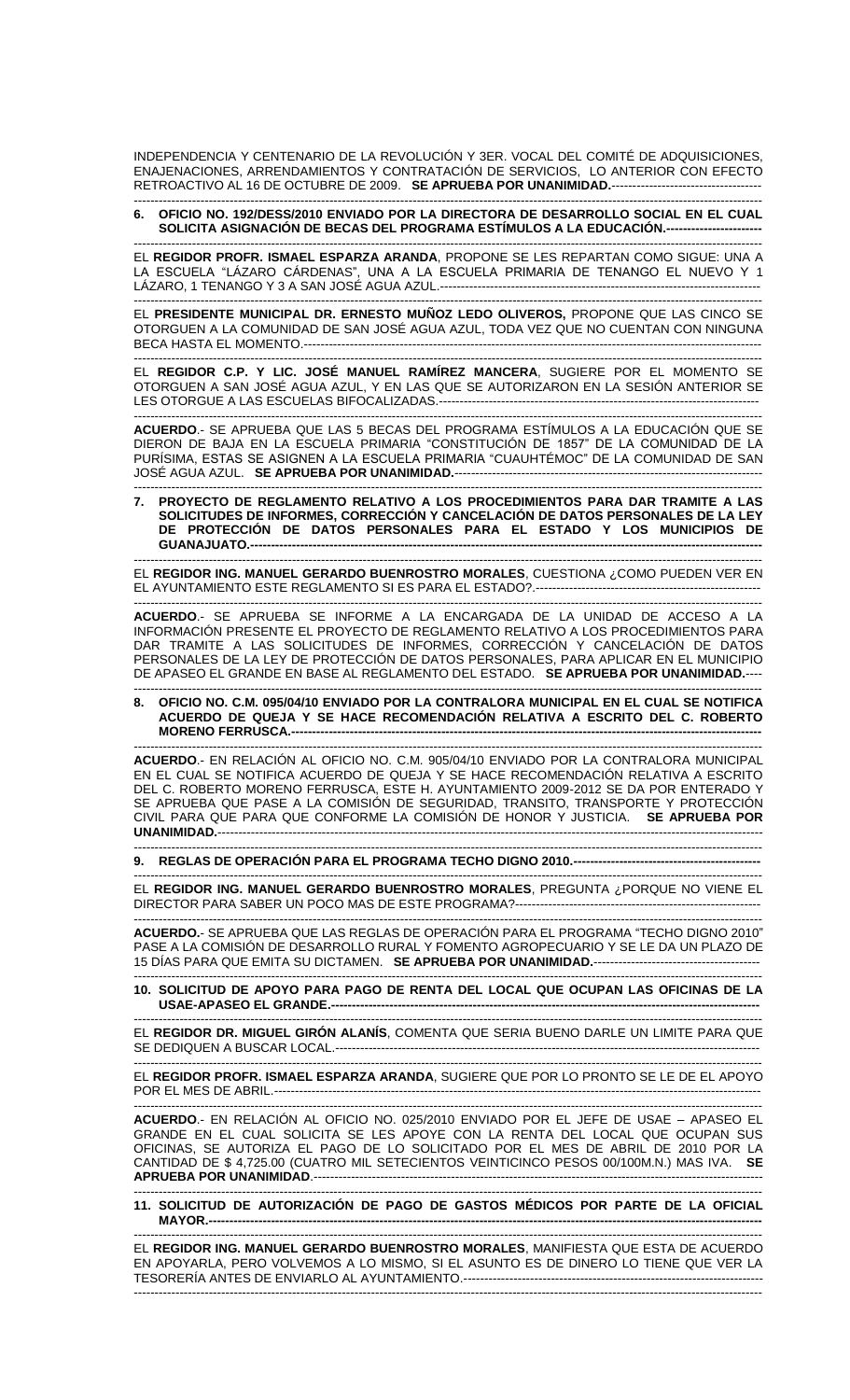**ACUERDO**.- SE AUTORIZA LA ASIGNACIÓN DE LA CANTIDAD DE \$ 50,000.00 (CINCUENTA MIL PESOS 00/100M.N.) A LA PARTIDA NO. 5-506-001-100-128-000-000-00 GASTOS MÉDICOS MAYORES, ASISTENCIA MÉDICA Y MEDICAMENTOS, PARA CUBRIR LA ATENCIÓN MÉDICA RECIBIDA POR LA OFICIAL MAYOR Y QUE ESTE INCREMENTO SEA REFLEJADO EN LA SEGUNDA MODIFICACIÓN PRESUPUESTAL. **SE APRUEBA POR UNANIMIDAD.**------------------------------------------------------------------------------------------------------------ -------------------------------------------------------------------------------------------------------------------------------------------------------

## **12. REGLAMENTO DE MEJORA REGULATORIA DEL MUNICIPIO DE APASEO EL GRANDE, GUANAJUATO.---------------------------------------------------------------------------------------------------------------------------**

------------------------------------------------------------------------------------------------------------------------------------------------------- **ACUERDO**.- SE APRUEBA QUE EL REGLAMENTO DE MEJORA REGULATORIA DEL MUNICIPIO DE APASEO EL GRANDE, GUANAJUATO PASE A LA COMISIÓN DE GOBIERNO, REGLAMENTOS Y JUSTICIA MUNICIPAL PARA SU ANÁLISIS Y PRESENTE UN DICTAMEN EN UN PLAZO DE 15 DÍAS. **SE APRUEBA POR UNANIMIDAD** --------------------------------------------------------------------------------------------------------------------------------------------------------------------

**13. DICTAMEN DE COMISIONES.-----A). COMITÉ DE ADQUISICIONES, ENAJENACIONES, ARRENDAMIENTOS Y CONTRATACIÓN DE SERVICIOS.--------**

------------------------------------------------------------------------------------------------------------------------------------------------------- **1**.- EL **SECRETARIO DEL H. AYUNTAMIENTO LIC. JUAN ANTONIO GARCÍA OLIVEROS**, DA LECTURA A LAS ACTAS NO. 9ª Y 10ª DE FECHAS 23 DE MARZO Y 06 DE ABRIL DE 2010, DEL COMITÉ DE ADQUISICIONES, ENAJENACIONES, ARRENDAMIENTOS Y CONTRATACIÓN DE SERVICIOS DEL MUNICIPIO DE APASEO EL GRANDE, GTO., EN LAS CUALES SE APROBARON LOS SIGUIENTES ACUERDOS: **9.I** ANALIZADAS Y DISCUTIDAS LAS COTIZACIONES PRESENTADAS, ÉSTE COMITÉ APRUEBA POR UNANIMIDAD AUTORIZAR A LA TESORERÍA MUNICIPAL A CONTRATAR LOS SERVICIOS PROFESIONALES DEL DESPACHO *SOPCO MÉXICO, S.C.* REPRESENTADO POR EL C.P.C. JUAN JIM BALTAZAR PARA LA ELABORACIÓN DEL DICTAMEN DEL IMSS CORRESPONDIENTE AL EJERCICIO FISCAL DE 2009 QUE INCLUYE LO SIGUIENTE: I.- ANÁLISIS Y EVALUACIÓN DE LOS PROCEDIMIENTOS.- ESTUDIO Y EVALUACIÓN DEL CONTROL INTERNO IMPLEMENTADO POR EL MUNICIPIO DE APASEO EL GRANDE, REVISIÓN DEL SALARIO DIARIO INTEGRADO, REVISIÓN DEL GRADO DE RIESGO, EVALUACIÓN DEL DESEMPEÑO DEL DEPARTAMENTO DE RECURSOS HUMANOS, INFORME EJECUTIVO QUE INCLUYE; DEFICIENCIAS DETECTADAS PARA SU CORRECCIÓN, RIESGOS Y SUGERENCIAS. II.- VERIFICAR QUE EL MUNICIPIO DE APASEO EL GRANDE PREPARE SUS CORRECCIONES Y ELABORE LAS LIQUIDACIONES COMPLEMENTARIAS EN CASO DE DIFERENCIAS. III.- PREPARACIÓN DEL INFORME Y ANEXOS AL DICTAMEN DEL IMSS. **CON UN COSTO DE \$ 52,500.00 (CINCUENTA Y DOS MIL QUINIENTOS PESOS 00/100 MN) MAS 16% DE IVA \$ 8,400.00 (OCHO MIL CUATROCIENTOS PESOS 00/100 MN) DANDO UN TOTAL DE LA CONTRATACIÓN DE \$ 60,900.00 (SESENTA MIL NOVECIENTOS PESOS 00/100 MN).** PARA CUBRIR EL PAGO DE ESTA CONTRATACIÓN DE SERVICIOS SE TOMARÁ DE LA CUENTA PÚBLICA, PARTIDA 5-503-001-100-105 DENOMINADA HONORARIOS Y PARA CONTROL DE PRESUPUESTO PROGRAMÁTICO CARGARÁ AL PROGRAMA 2, PROYECTO 2 META 2. **9.II** ANALIZADAS Y DISCUTIDAS LAS COTIZACIONES PRESENTADAS, ÉSTE COMITÉ APRUEBA POR UNANIMIDAD AUTORIZAR A LA DIRECCIÓN DE OBRAS PÚBLICAS MUNICIPALES A ADQUIRIR CON EL PROVEEDOR *FERRE CHÁVEZ*, LO SIGUIENTE: 19 TRAMOS PVC HIDRÁULICO 8" RD26 CON CAMPANA A UN COSTO DE \$ 31,312.00 (TREINTA Y UN MIL TRESCIENTOS DOCE PESOS 00/100 MN), 1 CODO PVCH CON CAMPANA 8"X45 A UN COSTO DE \$ 464.00 (CUATROCIENTOS SESENTA Y CUATRO PESOS 00/100 MN), 1 CODO PVCH CON CAMPANA 8"X90 A UN COSTO DE \$ 664.00 (SEISCIENTOS SESENTA Y CUATRO PESOS 00/100 MN) Y 4 LIGAS 8" A UN COSTO DE \$ 268.00 (DOSCIENTOS SESENTA Y OCHO PESOS 00/100 MN) **DANDO UN TOTAL DE LA COMPRA DE \$ 32,708.00 (TREINTA Y DOS MIL SETECIENTOS OCHO PESOS 00/100 MN) IVA INCLUIDO.** PARA CUBRIR EL PAGO DE ESTA ADQUISICIÓN SE TOMARÁ DE LA CUENTA PÚBLICA, PARTIDA 5-514-001-200-211 DENOMINADA MATERIALES PARA LA CONSTRUCCIÓN Y PARA CONTROL DE PRESUPUESTO PROGRAMÁTICO CARGARÁ AL PROGRAMA 4, PROYECTO 4, META 4. **10.I** SE APRUEBA SE DESECHE LA COTIZACIÓN PRESENTADA. ASÍ MISMO Y CONFORME A LOS CRITERIOS YA MANIFESTADOS, LAS DIRECCIONES HARÁN LLEGAR SUS COTIZACIONES EL DÍA JUEVES Y SE DEJARÁ PASAR UN PERÍODO DE 7 DÍAS MÁS HASTA EL JUEVES DE LA SIGUIENTE SEMANA Y CON ESA FECHA SE CONVOCARÁ A REUNIÓN PARA EL SIGUIENTE MARTES, AMPLIANDO ASÍ EL PERÍODO PARA PODER INCLUIR OTRAS COTIZACIONES EN LA CONVOCATORIA, INFORMANDO A TODAS LAS DIRECCIONES VÍA OFICIO LA MANERA EN QUE EL COMITÉ DE ADQUISICIONES TRABAJARÁ A PARTIR DE ESTA FECHA. **10.II** ANALIZADAS Y DISCUTIDAS LAS COTIZACIONES PRESENTADAS, ÉSTE COMITÉ APRUEBA POR UNANIMIDAD AUTORIZAR A LA OFICIALÍA MAYOR A CONTRATAR LOS SERVICIOS DE LA IMPRENTA DENOMINADA *IMPRESOS GRÁFICOS DEL RÍO* REPRESENTADO POR EL ING. RAFAEL DEL RÍO ABAUNZA POR LO SIGUIENTE: ELABORACIÓN DE 300 IMPRESIONES DEL PLAN DE GOBIERNO 2010, TAMAÑO CARTA, PORTADA TAMAÑO 43 X 28 CM IMPRESOS EN SELECCIÓN A COLOR EN CARTULINA COUCHE DE 300 GRS DE 2/C BRILLANTE BLANCO, INTERIORES TAMAÑO 21.5 X 28 CMS CON 30 PÁGINAS IMPRESAS EN SELECCIÓN A COLOR, FRENTE Y REVERSO EN PAPEL OPALINA BLANCA DE 115 GRS *A UN COSTO DE \$ 19,200.00 (DIECINUEVE MIL DOSCIENTOS PESOS 00/100 MN) MAS 16% DE IVA \$ 3,072.00 (TRES MIL SETENTA Y DOS PESOS 00/100 MN) DANDO UN TOTAL DE LA COMPRA DE \$ 22,272.00 (VEINTIDÓS MIL DOSCIENTOS SETENTA Y DOS PESOS 00/100 MN).* PARA CUBRIR EL PAGO DE ESTA CONTRATACIÓN DE SERVICIO SE TOMARÁ DE LA CUENTA PÚBLICA, PARTIDA 5-506-001-300-339-000-000 DENOMINADA GASTOS DE CEREMONIAL Y DE ORDEN SOCIAL Y PARA CONTROL DE PRESUPUESTO PROGRAMÁTICO CARGARÁ AL PROGRAMA 3, PROYECTO 3, META 3., ACTAS QUE SE ANEXAN AL APÉNDICE DEL ACTA DE LA PRESENTE SESIÓN.--------------------------------------------------------------------------------------------------------------------------------------------------------------------

**ACUERDO.**- SE APRUEBAN LOS ACUERDOS TOMADOS EN EL ACTA NO. 9ª DE FECHA 23 DE MARZO DE 2010, DEL COMITÉ DE ADQUISICIONES, ENAJENACIONES, ARRENDAMIENTOS Y CONTRATACIÓN DE SERVICIOS DEL MUNICIPIO DE APASEO EL GRANDE, GTO. **SE APRUEBA POR UNANIMIDAD.**--------------- -------------------------------------------------------------------------------------------------------------------------------------------------------

**ACUERDO.**- EN RELACION AL ACTA NO 10ª DEL COMITÉ DE ADQUISICIONES, ENAJENACIONES, ARRENDAMIENTOS Y CONTRATACIÓN DE SERVICIOS DEL MUNICIPIO DE APASEO EL GRANDE, GTO., DE FECHA 06 DE ABRIL DE 2010, UNICAMENTE SE APRUEBA EL ACUERDO RELATIVO A LA ELABORACIÓN DE 300 IMPRESIONES DEL PLAN DE GOBIERNO 2010. **SE APRUEBA POR UNANIMIDAD.**-----------------------------------------------------------------------------------------------------------------------------------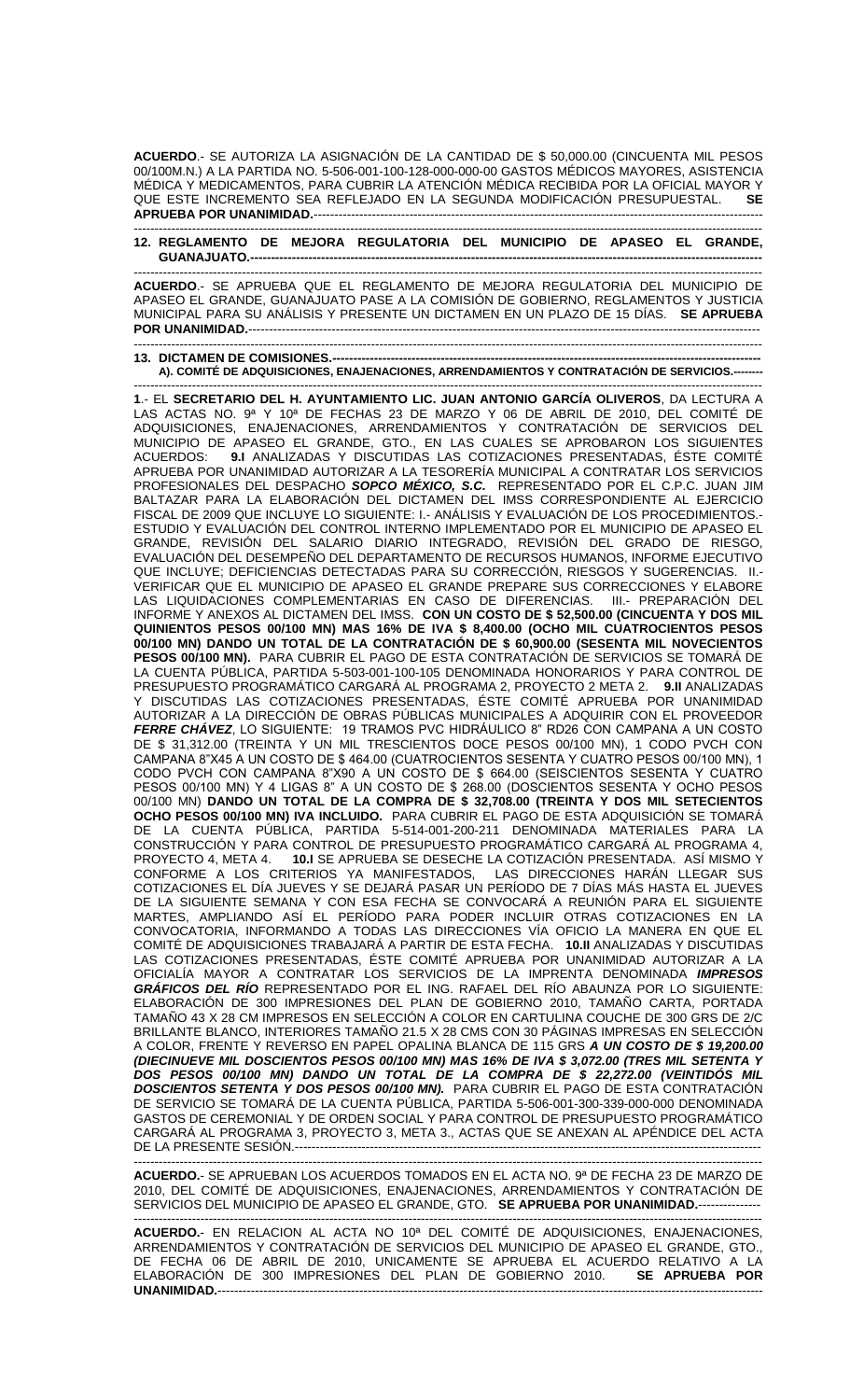------------------------------------------------------------------------------------------------------------------------------------------------------- EL **REGIDOR C.P. Y LIC. JOSE MANUEL RAMIREZ MANCERA**, MANIFIESTA QUE PARA LAS REUNIONES DEL COMITÉ DE ADQUISICIONES, LAS COTIZACIONES SE ENVIEN LOS DIAS JUEVES PARA CITAR A REUNION LOS MARTES.----------------

------------------------------------------------------------------------------------------------------------------------------------------------------- EL **REGIDOR ING. MANUEL GERARDO BUENROSTRO MORALES**, PROPONE QUE LAS DIRECCIONES HAGAN LLEGAR SUS REQUERIMIENTO LOS DIAS LUNES, PARA QUE EL COMITÉ LOS ANALICE DE LUNES A JUEVES.-----------------------------------------------------------------------------------------------------------------------------

------------------------------------------------------------------------------------------------------------------------------------------------------- SE PROPONE QUE LAS DIRECCIONES HAGAN LLEGAR SUS COTIZACIONES PARA LAS REUNIONES DE COMITÉ DE ADQUISICIONES, ENAJENACIONES, ARRENDAMIENTOS Y CONTRATACION DE SERVICIOS, EL DIA JUEVES PARA POSTERIORMENTE CONVOCAR A REUNION EL SIGUIENTE MARTES, PROPUESTA POR LA QUE ESTAN A FAVOR EL **PRESIDENTE MUNICIPAL, DR. ERNESTO MUÑOZ LEDO OLIVEROS, SINDICO DEL H. AYUNTAMIENTO LIC. MANUEL BAUTISTA GONZALEZ, Y LOS REGIDORES C.P. Y LIC. JOSE MANUEL RAMIREZ MANCERA, DR. MIGUEL GIRON ALANIS, C. EMILIO RAMOS ORTIZ Y C. MA. GUADALUPE SANCHEZ ANGEL**.-------------------------------------------------------------------------------------------------------- -------------------------------------------------------------------------------------------------------------------------------------------------------

SE PROPONE QUE LAS DIRECCIONES HAGAN LLEGAR SUS COTIZACIONES PARA LAS REUNIONES DE COMITÉ DE ADQUISICIONES, ENAJENACIONES, ARRENDAMIENTOS Y CONTRATACION DE SERVICIOS, LOS DIAS LUNES PARA ANALIZARLAS HASTA EL JUEVES Y EN ESA FECHA CONVOCAR A REUNION PARA EL SIGUIENTE MARTES, PROPUESTA POR LA QUE ESTAN A FAVOR LOS **REGIDORES C. LUCIA CORTES GARCIA, PROFR. ISMAEL ESPARZA ARANDA, C. J. JESUS NAJAR HERNANDEZ E ING. MANUEL GERARDO BUENROSTRO MORALES.----**

-------------------------------------------------------------------------------------------------------------------------------------------------------

**ACUERDO.**- SE APRUEBA QUE LAS DIRECCIONES HAGAN LLEGAR SUS COTIZACIONES PARA LAS REUNIONES DE COMITÉ DE ADQUISICIONES, ENAJENACIONES, ARRENDAMIENTOS Y CONTRATACION DE SERVICIOS, EL DIA JUEVES PARA CONVOCAR A REUNION EL MARTES SIGUIENTE. **SE APRUEBA CON 6 VOTOS A FAVOR** Y 4 EN CONTRA DE LOS REGIDORES C. LUCIA CORTES GARCIA, PROFR. ISMAEL ESPARZA ARANDA, C. J. JESUS NAJAR HERNANDEZ E ING. MANUEL GERARDO BUENROSTRO MORALES.------------------------------------------------------------------------------------------------------------------------------------------------------------------------------

## **14. ASUNTOS GENERALES.--------------------------------------------------------------------------------------------------------------**

------------------------------------------------------------------------------------------------------------------------------------------------------- **I.- INTERVENCIÓN DEL SECRETARIO DEL H. AYUNTAMIENTO, LIC. JUAN ANTONIO GARCÍA OLIVEROS.**

------------------------------------------------------------------------------------------------------------------------------------------------------- **A)**. DA LECTURA A LA SOLICITUD DE FE DE ERRATAS AL ACUERDO DE FECHA 26 DE NOVIEMBRE DE 2009, POR PARTE DEL COORDINADOR JURÍDICO.-------------------------------------------------------------------------------

------------------------------------------------------------------------------------------------------------------------------------------------------- **ACUERDO**.- SE APRUEBA LA FE DE ERRATAS AL ACUERDO DE FECHA 26 DE NOVIEMBRE 2009, EL CUAL A LA LETRA DICE: "CON FUNDAMENTO EN LOS ARTÍCULOS 170 Y 171 FRACCIÓN V DE LA LEY ORGÁNICA MUNICIPAL PARA EL ESTADO DE GUANAJUATO, SE APRUEBA LA DESAFECTACIÓN DE 500 M2 DE UNA FRACCIÓN DEL TERRENO (ÁREA DE DONACIÓN NO. 1) DEL CUAL ES PROPIETARIO EL MUNICIPIO DE APASEO EL GRANDE, GTO. Y QUE ESTA UBICADO EN LA COLONIA "VILLAS DE ANDEHE", ACREDITÁNDOSE LA PROPIEDAD DEL MUNICIPIO DE APASEO EL GRANDE CON LA ESCRITURA PÚBLICA NUMERO 28,881, TOMO NUMERO 430 POR LA NOTARIA PUBLICA NUMERO 3 DE LA CIUDAD DE CELAYA, GTO., A CARGO DEL LIC. ENRIQUE JIMÉNEZ LEMUS DE FECHA 21 DE NOVIEMBRE DE 2002 Y SE ORDENA SU PUBLICACIÓN EN EL PERIÓDICO OFICIAL DEL GOBIERNO DEL ESTADO DE GUANAJUATO. SE APRUEBA POR UNANIMIDAD" **Y DEBE DECIR**: "CON FUNDAMENTO EN LOS ARTÍCULOS 170 Y 171 FRACCIÓN V DE LA LEY ORGÁNICA MUNICIPAL PARA EL ESTADO DE GUANAJUATO, SE APRUEBA LA DESAFECTACIÓN DE 500 M2 DE UNA FRACCIÓN DEL TERRENO (ÁREA DE DONACIÓN NO. 1) DEL CUAL ES PROPIETARIO EL MUNICIPIO DE APASEO EL GRANDE, GTO. Y QUE ESTA UBICADO EN LA COLONIA "VILLAS DE ANDEHE", Y QUE TIENE LAS SIGUIENTES MEDIDAS Y COLINDANCIAS: AL NORESTE: 32.00 M CON RESTO DEL ÁREA DE DONACIÓN; SUROESTE: 32.00 M CON CALLE AMECHE; AL NORESTE: 15.63 M CON CALLE XOCOQUI; Y AL SUROESTE 15.63 M CON CALLE IXTLA, ACREDITÁNDOSE LA PROPIEDAD DEL MUNICIPIO DE APASEO EL GRANDE CON LA ESCRITURA PUBLICA NUMERO 28,881, TOMO NUMERO 430 POR LA NOTARIA PUBLICA NUMERO 3 DE LA CIUDAD DE CELAYA, GTO., A CARGO DEL LIC. ENRIQUE JIMÉNEZ LEMUS DE FECHA 21 DE NOVIEMBRE DE 2002 Y SE ORDENA SU PUBLICACIÓN EN EL PERIÓDICO OFICIAL DEL GOBIERNO DEL ESTADO DE GUANAJUATO. **SE APRUEBA POR UNANIMIDAD.**-------------------------------------------------------------------------------

------------------------------------------------------------------------------------------------------------------------------------------------------- **ACUERDO**.- SE APRUEBA LA FE DE ERRATAS AL ACUERDO DE FECHA 26 DE NOVIEMBRE 2009, EL CUAL A LA LETRA DICE: "APROBADA LA DESAFECTACIÓN SE ACUERDA LA DONACIÓN DEL UNA FRACCIÓN DE 500 M2 DEL TERRENO (ÁREA DE DONACIÓN NO. 1) DEL CUAL ES PROPIETARIO EL MUNICIPIO DE APASEO EL GRANDE, GTO. A FAVOR DEL GOBIERNO DEL ESTADO CON DESTINO AL ISAPEG, PARA LA CONSTRUCCIÓN DE UN MODULO DE ATENCIÓN Y ORIENTACIÓN DEL INSTITUTO DE SALUD PUBLICA DEL ESTADO DE GUANAJUATO, TERRENO QUE ESTA UBICADO EN EL FRACCIONAMIENTO VILLAS DE ANDEHE DE LA CABECERA MUNICIPAL, ACREDITÁNDOSE LA PROPIEDAD DEL MUNICIPIO DE APASEO EL GRANDE CON LA ESCRITURA PUBLICA NUMERO 28,881, TOMO NUMERO 430 POR LA NOTARIA PUBLICA NUMERO 3 DE LA CIUDAD DE CELAYA, GTO., A CARGO DEL LIC. ENRIQUE JIMÉNEZ LEMUS DE FECHA 21 DE NOVIEMBRE DE 2002 Y SE ORDENA SU PUBLICACIÓN EN EL PERIÓDICO OFICIAL DEL GOBIERNO DEL ESTADO DE GUANAJUATO. SE APRUEBA POR UNANIMIDAD." **Y DEBE DECIR**: "APROBADA LA DESAFECTACIÓN SE ACUERDA LA DONACIÓN DEL UNA FRACCIÓN DE 500 M2 DEL TERRENO (ÁREA DE DONACIÓN NO. 1) DEL CUAL ES PROPIETARIO EL MUNICIPIO DE APASEO EL GRANDE, GTO. A FAVOR DEL GOBIERNO DEL ESTADO CON DESTINO AL INSTITUTO DE SALUD PUBLICA DEL ESTADO DE GUANAJUATO (ISAPEG), PARA LA CONSTRUCCIÓN DE UN MODULO DE ATENCIÓN Y ORIENTACIÓN DEL INSTITUTO DE SALUD PUBLICA DEL ESTADO DE GUANAJUATO, TERRENO QUE ESTA UBICADO EN EL FRACCIONAMIENTO VILLAS DE ANDEHE DE LA CABECERA MUNICIPAL, Y QUE TIENE LAS SIGUIENTES MEDIDAS Y COLINDANCIAS: AL NORESTE: 32.00 M CON RESTO DEL ÁREA DE DONACIÓN; SUROESTE: 32.00 M CON CALLE AMECHE; AL NORESTE: 15.63 M CON CALLE XOCOQUI; Y AL SUROESTE 15.63 M CON CALLE IXTLA,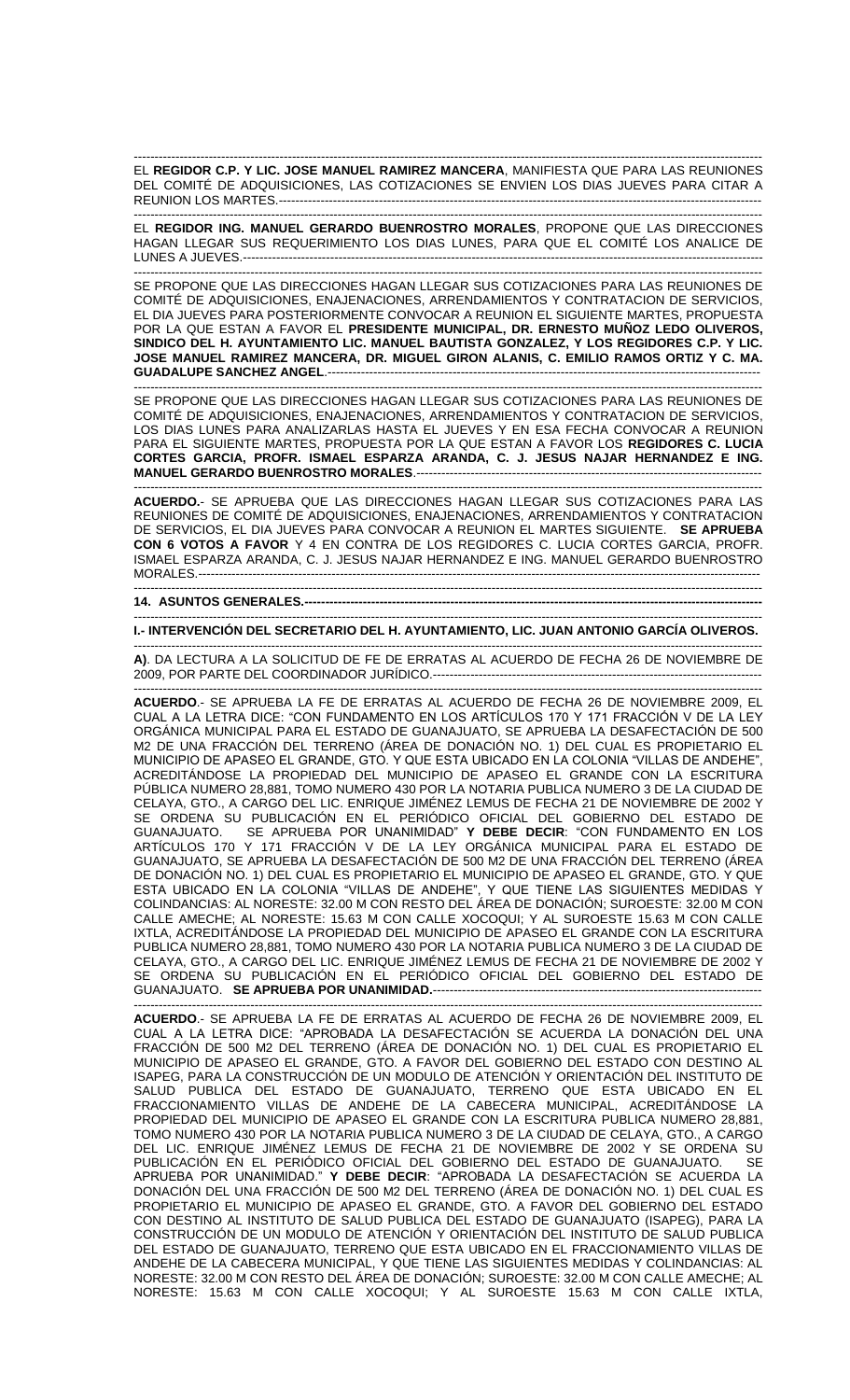ACREDITÁNDOSE LA PROPIEDAD DEL MUNICIPIO DE APASEO EL GRANDE CON LA ESCRITURA PUBLICA NUMERO 28,881, TOMO NUMERO 430 POR LA NOTARIA PUBLICA NUMERO 3 DE LA CIUDAD DE CELAYA, GTO., A CARGO DEL LIC. ENRIQUE JIMÉNEZ LEMUS DE FECHA 21 DE NOVIEMBRE DE 2002 Y SE ORDENA SU PUBLICACIÓN EN EL PERIÓDICO OFICIAL DEL GOBIERNO DEL ESTADO DE GUANAJUATO. **SE APRUEBA POR UNANIMIDAD**.-------------------------------------------------------------------------------

------------------------------------------------------------------------------------------------------------------------------------------------------- **B).** SOLICITUD DE VISTO BUENO PARA REQUISICION DE UN CHEQUE PARA FESTEJO DEL DIA DEL NIÑO A LOS ALUMNOS DE LA CASA DE LA CULTURA POETA "ANTONIO PLAZA".------------------------------------

------------------------------------------------------------------------------------------------------------------------------------------------------- EL **REGIDOR ING. MANUEL GERARDO BUENROSTRO MORALES**, SUGIERE QUE EL DIRECTOR SE PONGA DE ACUERDO CON LA TESORERÍA ANTES DE ENVIAR EL OFICIO AL AYUNTAMIENTO.---------------

------------------------------------------------------------------------------------------------------------------------------------------------------- **ACUERDO**.- EN RELACIÓN AL OFICIO NO. CC-66-10 ENVIADO POR EL DIRECTOR DE LA CASA DE LA CULTURA "POETA ANTONIO PLAZA" EN EL CUAL SOLICITA VISTO BUENO PARA LA REQUISICIÓN DE UN CHEQUE POR LA CANTIDAD DE \$ 3,000.00 (TRES MIL PESOS 00/100M.N.) POR GASTOS A COMPROBAR PARA LA REALIZACIÓN DE FESTEJO DEL "DÍA DEL NIÑO", SE APRUEBA LA PETICIÓN QUE LA CANTIDAD SEA TOMADA DE LA PARTIDA NO. 5-509-001-300-339-000-000-00 GASTOS DE CEREMONIAL Y DE ORDEN SOCIAL. **SE APRUEBA POR UNANIMIDAD.---------------------**

------------------------------------------------------------------------------------------------------------------------------------------------------- **C)**. DA LECTURA A LA SOLICITUD DE APROBACIÓN POR EL CAMBIO DE MEGA BANDERA Y AUTORIZACION DE PAGO DE ANTICIPO PARA LAS FIESTAS DE SAN JUAN 2010.------------------------------------

------------------------------------------------------------------------------------------------------------------------------------------------------- EL **REGIDOR C.P. Y LIC. JOSÉ MANUEL RAMÍREZ MANCERA**, SOLICITA SE PRESENTE EL PROGRAMA DE FIESTAS DE SAN JUAN 2010.--------------------------------------------------------------------------------------------------------

-------------------------------------------------------------------------------------------------------------------------------------------------------

**ACUERDO**.- SE AUTORIZA A LA COMISIÓN ESPECIAL PARA LA CELEBRACIÓN DE LOS FESTEJOS DEL BICENTENARIO DE LA INDEPENDENCIA Y CENTENARIO DE LA REVOLUCIÓN, LA CANTIDAD DE \$ 7,540.00 (SIETE MIL QUINIENTOS CUARENTA PESOS 00/100M.N.), LA CUAL SE TOMARA DE LA PARTIDA NO. 5-506-001-300-339-000-000 GASTOS DE CEREMONIAL Y DE ORDEN SOCIAL, PARA PAGO DE INCREMENTO POR EL CAMBIO DE MEGA BANDERA CON EL PROVEEDOR QUERETANA BANDAS, BANDERAS, ACCESORIOS Y ESCOLARES S. DE R.L. DE C.V. **SE APRUEBA POR UNANIMIDAD.**--------

------------------------------------------------------------------------------------------------------------------------------------------------------- **ACUERDO**.- SE APRUEBA LA CANTIDAD DE \$ 20,000.00 (VEINTE MIL PESOS 00/100M.N.) COMO ANTICIPO PARA LOS EVENTOS DE LAS FIESTAS PATRONALES DE SAN JUAN 2010. **SE APRUEBA POR UNANIMIDAD.**-----------------------------------------------------------------------------------------------------------------------------------

------------------------------------------------------------------------------------------------------------------------------------------------------- **D).** DA LECTURA A LA SOLICITUD DE APROBACION DEL MONTO DE GASTOS PARA LOS EVENTOS DEL "DÍA DEL MAESTRO", "DÍA DE LAS MADRES" Y "DÍA DEL NIÑO".-------------------------------------------------------------

------------------------------------------------------------------------------------------------------------------------------------------------------- **ACUERDO**.- SE AUTORIZAN LAS CANTIDADES DE: \$ 120,000.00 (CIENTO VEINTE MIL PESOS 00/100M.N.) PARA LA ORGANIZACIÓN DEL EVENTO PARA EL "DÍA DEL MAESTRO", \$80,000.00 (OCHENTA MIL PESOS 00/100M.N.) PARA LA ORGANIZACIÓN DEL EVENTO PARA EL "DÍA DE LAS MADRES" Y \$ 50,000.00 (CINCUENTA MIL PESOS 00/100M.N.) PARA LA ORGANIZACIÓN DEL EVENTO PARA EL "DÍA DEL NIÑO", CANTIDADES QUE SE TOMARAN DE LA PARTIDA NO. 5-506-001-300-339-000-000 GASTOS DE CEREMONIAL Y DE ORDEN SOCIAL Y SE SOLICITA A LA OFICIALIA MAYOR AMPLÍE LA INFORMACIÓN SOBRE ESTOS EVENTOS. **SE APRUEBA POR UNANIMIDAD.**---------------------------------------------------------------

------------------------------------------------------------------------------------------------------------------------------------------------------- **E)**. PRESENTA EL INFORME DE ACTIVIDADES REALIZADAS POR EL ÁREA DE CONTRALORÍA MUNICIPAL, CORRESPONDIENTES AL PERIODO DEL 11 DE FEBRERO AL 10 DE ABRIL 2010.------------------

------------------------------------------------------------------------------------------------------------------------------------------------------- **ACUERDO.**- ESTE H. AYUNTAMIENTO 2009-2012 DA POR RECIBIDO EL INFORME DE ACTIVIDADES REALIZADAS POR EL ÁREA DE CONTRALORÍA MUNICIPAL, CORRESPONDIENTES AL PERIODO DEL 11 DE FEBRERO AL 10 DE ABRIL 2010. **SE APRUEBA POR UNANIMIDAD.**------------------------------------------------

------------------------------------------------------------------------------------------------------------------------------------------------------- **F).** DA LECTURA AL OFICIO NO. 114, ENVIADO POR EL DELEGADO ESTATAL DEL INSTITUTO DE SEGURIDAD Y SERVICIOS SOCIALES DE LOS TRABAJADORES DEL ESTADO (ISSSTE) EN EL CUAL SOLICITA APOYO PARA LA COLOCACIÓN DE MALLA CICLÓNICA EN EL TOTAL DE LA BARDA PERIMETRAL DEL INMUEBLE Y MEJORAMIENTO DE LA UNIDAD MEDICA QUE SE ENCUENTRA UBICADA EN LA CALLE AV. FRANCISCO VILLA NUMERO # 123-A DE LA COLONIA CASAS BLANCAS, APASEO EL GRANDE, GTO.---------------------------------------------------------------------------------------------------------------------------------

------------------------------------------------------------------------------------------------------------------------------------------------------- EL **REGIDOR C.P. Y LIC. JOSÉ MANUEL RAMÍREZ MANCERA**, HACE MENCIÓN DE QUE FALTA LA INFORMACIÓN DEL COSTO Y SUGIERE MANDARLO A LA COMISIÓN DE OBRA PARA QUE CONJUNTAMENTE CON LA DIRECCIÓN DETERMINEN CUANTOS METROS ES DE PERÍMETRO Y EL COSTO DE LA MALLA.-------

------------------------------------------------------------------------------------------------------------------------------------------------------- **ACUERDO**.- SE APRUEBA QUE EL OFICIO NO. 114, ENVIADO POR EL DELEGADO ESTATAL DEL INSTITUTO DE SEGURIDAD Y SERVICIOS SOCIALES DE LOS TRABAJADORES DEL ESTADO (ISSSTE) EN EL CUAL SOLICITA APOYO PARA LA COLOCACIÓN DE MALLA CICLÓNICA EN EL TOTAL DE LA BARDA PERIMETRAL DEL INMUEBLE Y MEJORAMIENTO DE LA UNIDAD MEDICA QUE SE ENCUENTRA UBICADA EN LA CALLE AV. FRANCISCO VILLA NUMERO # 123-A DE LA COLONIA CASAS BLANCAS, APASEO EL GRANDE, GTO., PASE A LA COMISIÓN DE OBRAS PUBLICAS Y SERVICIOS MUNICIPALES PARA QUE CONJUNTAMENTE CON LA DIRECCIÓN DE OBRAS PUBLICAS LO ANALICEN Y EMITAN UN DICTAMEN AL RESPECTO. **SE APRUEBA POR UNANIMIDAD.**----------------------------------------------------------------------------------- -------------------------------------------------------------------------------------------------------------------------------------------------------

**G).** SOLICITA SE NOMBRE EL ENCARGADO DE DESPACHO DE LA DIRECCIÓN DESARROLLO ECONÓMICO.----------------------------------------------------------------------------------------------------------------------------------- -------------------------------------------------------------------------------------------------------------------------------------------------------